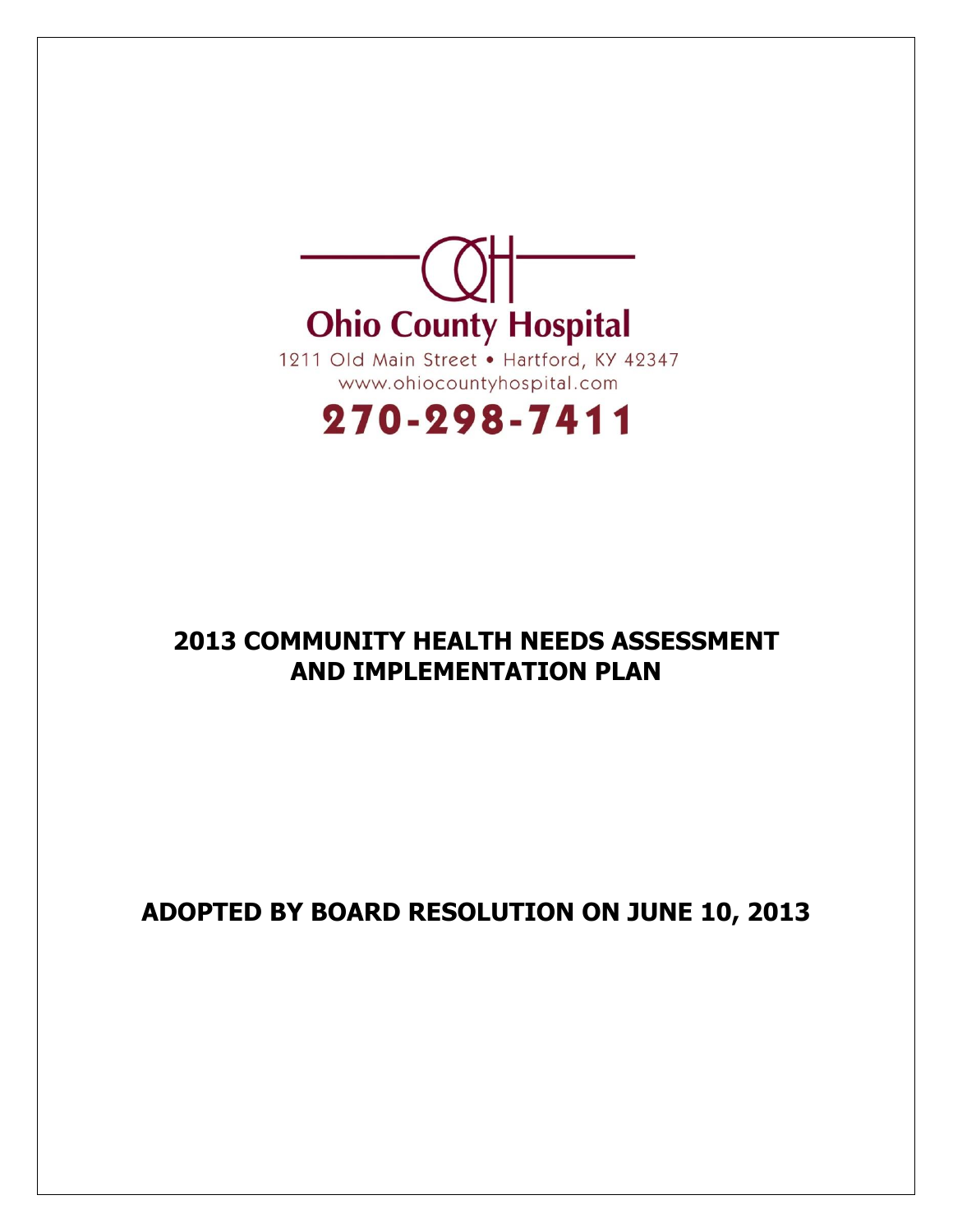# **Table of Contents**

- I. Letter from CEO
- II. Introduction
- III. Organizational Description
- IV. Community Description
	- a. Service Area
	- b. Geographic profile
	- c. Demographic profile
	- d. Hospital Utilization Data
- V. The Assessment Process
- VI. Community Health Partners
- VII. Ohio County Hospital Identified needs and Implementation Strategy
- VIII. Conclusion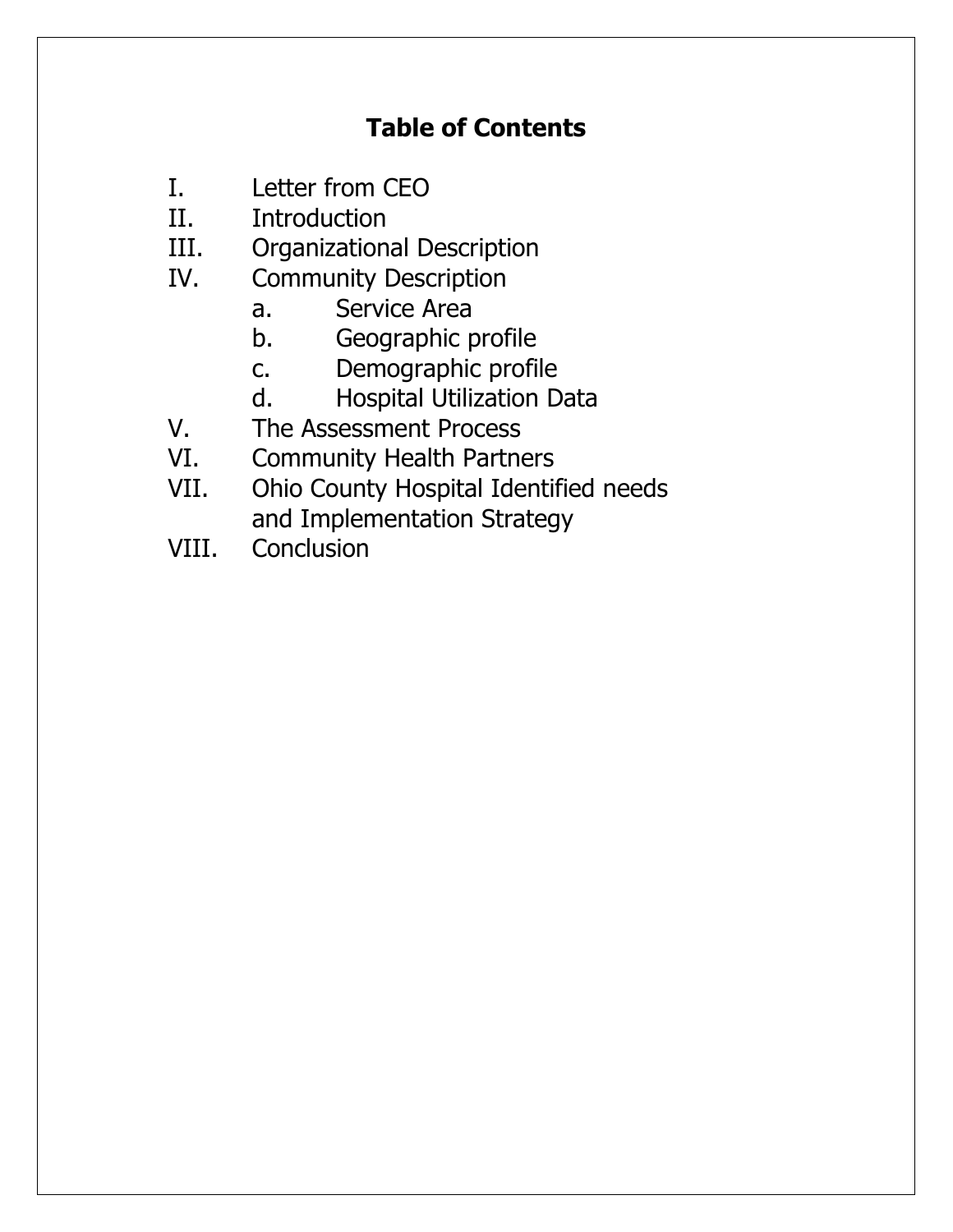# **Introduction**

A Community Health Needs Assessment (CHNA) looks at the health of a community by analyzing data and collecting community input. CHNAs assist in developing, implementing, and evaluating community health programming for the overall purpose of improving the health of the community. They take into account input from persons who represent the broad interests of the community served by the hospital, including those with special knowledge of, or expertise in public health. Finally, a CHNA creates awareness of comprehensive healthcare services, promotes collaboration and partnership, and improves the communication across a health sector.

Under the Patient Protection and Affordable Care Act of 2010, tax-exempt, nongovernmental hospitals must complete the following criteria in order to maintain tax exempt status:

- Conduct a Community Health Needs Assessment (CHNA) at least every three years
- Adopt an implementation strategy to meet the identified community health needs
- Make the CHNA widely available to the public.
- Report to the Internal Revenue Service by means of the 990 tax forms, detailing how it is meeting its implementation plan.
- A Green River Health Assessment Health Improvement Plan was developed for the region and each of the District's counties. This plan was reviewed with the Ohio County Health Coalition and other community partners.

In December 2012, the Ohio County Health Coalition met in a strategic planning retreat to review the three strategic initiatives obtained through the Mobilizing for Action through Planning and Partnerships (MAPP) process. The Coalition began to identify action plans that focus Coalition member's efforts. Furthermore, specific measures are being identified to track progress. The Coalition will continue to meet regularly to further develop and resolve these matters.

Ohio County Hospital used the information collected from the MAPP's survey process to determine which health needs could be most impacted by collaboration between our facility and the Ohio County Health Coalition. It was determined that the Ohio County Hospital had the necessary resources and ability to impact the following health needs: improving community lifestyle choices, increase access to healthcare, and reduce substance abuse. These key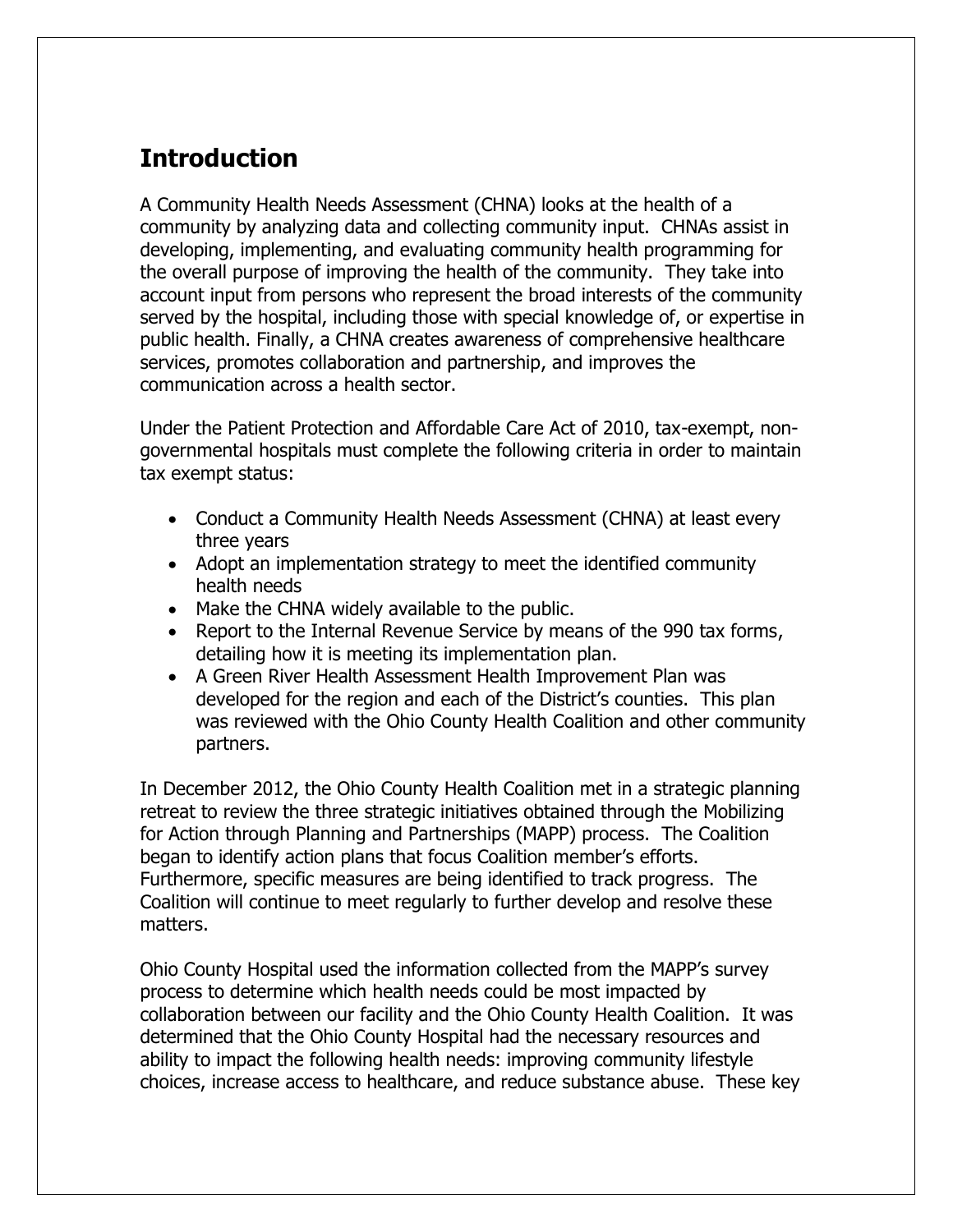healthcare issues aligned with the mission and priorities of Ohio County Hospital and were incorporated into the 2013 Strategic Plan.

Ohio County Hospital recognizes the selected list of health issues does not represent the entirety of health priorities and needs in our community. Ohio County Hospital will continue to actively participate in programs and efforts sponsored by GRADD Health Council and Ohio County Health Coalition to improve the health of the community. Ohio County Hospital will also continue to support the Ohio County Health Coalition's efforts by providing leadership oversight, monetary support, and attendance at monthly meetings by various Hospital personnel.

The Green River Assessment Community Plan and Ohio County Hospital's strategic implementation plan were submitted to the Hospital's trustees for approval. They were then made widely available to the community via the Hospital's website, as well as through hard copies located at the Hospital's front desk.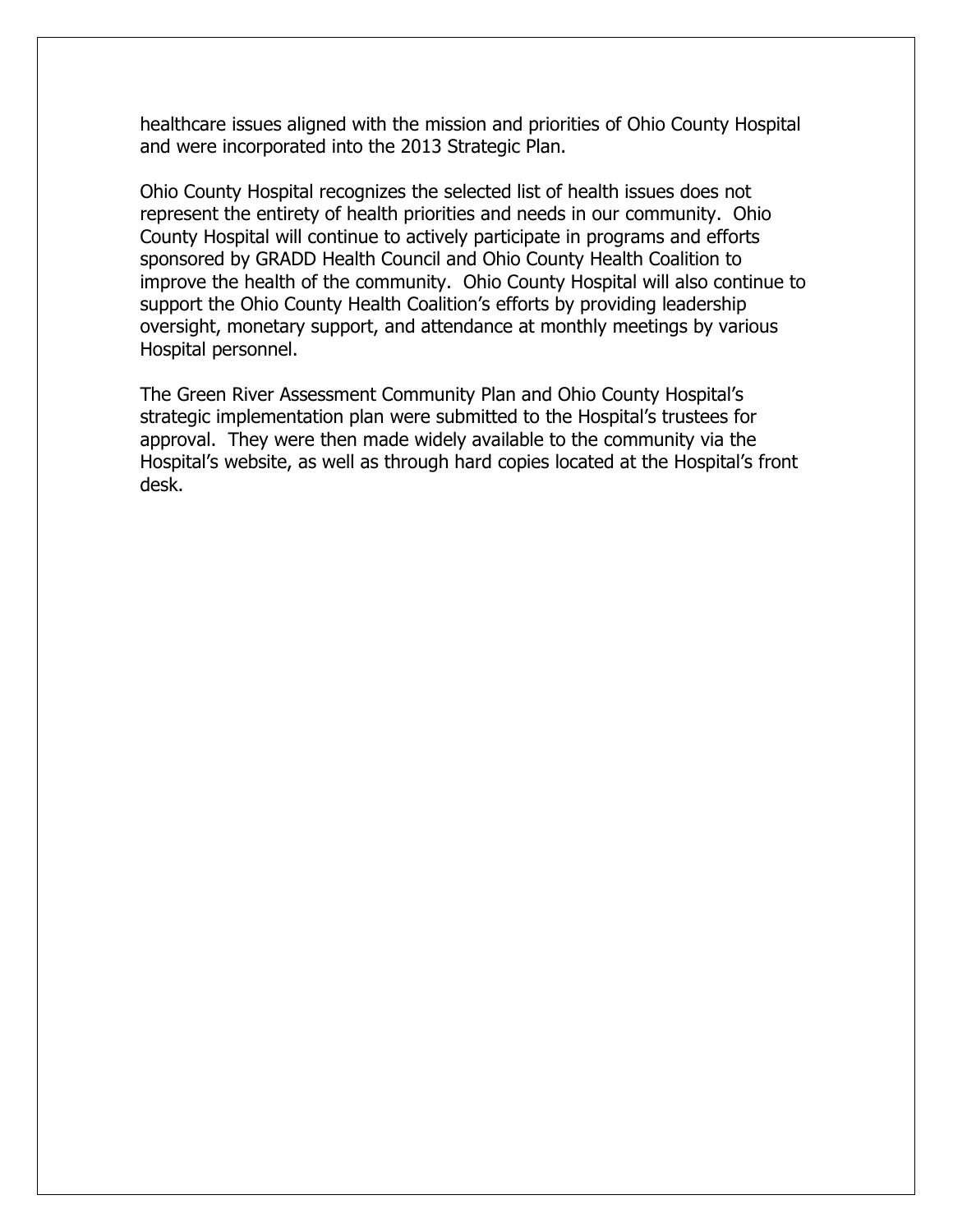### **Organizational Description**

Ohio County Hospital realized a decade long dream in 1936 with the construction of a medical clinic in Hartford under the leadership of Dr. Marion Crowder.

In 1953, Dr.Oscar Allen began an effort to acquire financing for a hospital. Three years later in 1956, a 30-bed facility opened on land donated by Leslie B. Carden, a Hartford businessman and civic leader. Since that time, the hospital has undergone several major constructions and renovation projects.

- 1966 First Emergency Room addition
- 1976 Hospital expansion, including "Rosine Wing"
- 1986 New Inpatient Wing constructed
- 1995 Doctors Building constructed
- New Lobby, Angelic Gift Shop
- Diagnostic Treatment area completed
- Rehab and Wellness Center opened
- 1998 Robert T. Johnson Emergency Care Center opened
- 2007 Converted to Critical Access Hospital status
- Established Ohio County Family Care and Ohio County Specialty Care
- 2007 Addition of MRI Suite
- 2010 Opening of QuickCare Walk-In Clinic
- 2011 Ohio County Family Care Medical Office Building Construction
- 2011 Fordsville Area Medical Clinical Medical Office Building Construction

Today, Ohio County Hospital is a Joint Commission Accredited, 25-Bed Critical Access Hospital which offers a broad range of inpatient, swing-bed, outpatient, medical, surgical, and ancillary services in an acute care facility. Another crucial part of our healthcare system is the four primary care locations of Ohio County Family Care, the Fordsville Area Medical Clinic, and Ohio County Specialty Care, which is a multi-specialty group consisting of Cardiology, ENT, Gastroenterology, General Surgery, Gynecology, and Urology.

Ohio County Hospital is a non-profit facility which has been determined by the Internal Revenue Service (the "IRS") to be a charitable organization as described in Section 501(c) (3) of the Internal Revenue Code of 1986, as amended (the "Code") and is exempt from federal income taxation by virtue of Sections 501(a) and 501(c) (3) of the Code. As a non-profit healthcare organization, Ohio County Hospital invests all profits back into hospital operations: no individual shareholder or corporation makes any profit. A local board of trustees, consisting of community members, serves without pay and provides operational oversight to the Hospital's Administration. The Hospital has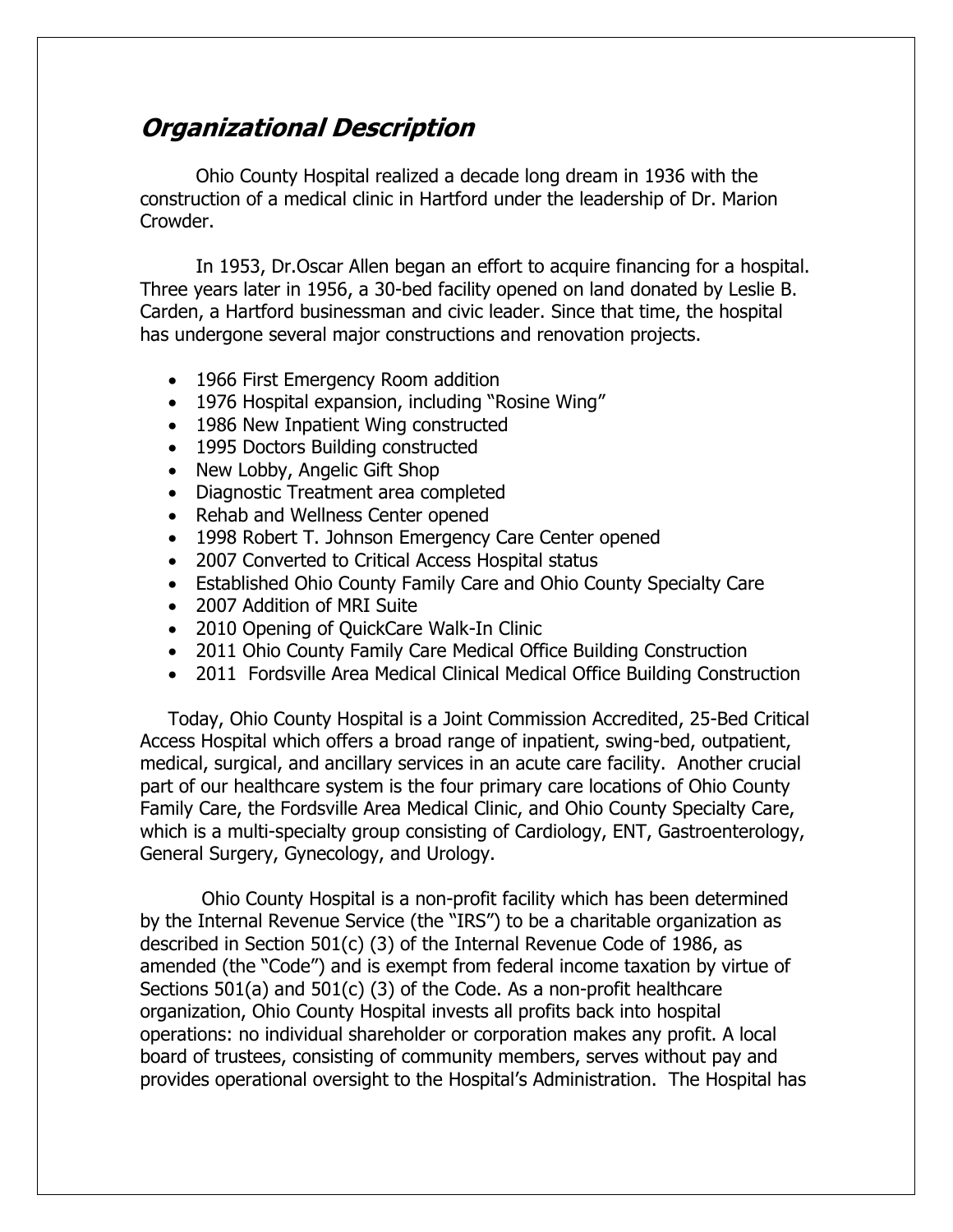contracted with Quorum Health Resources of Nashville, Tennessee since 1984 for management consulting services.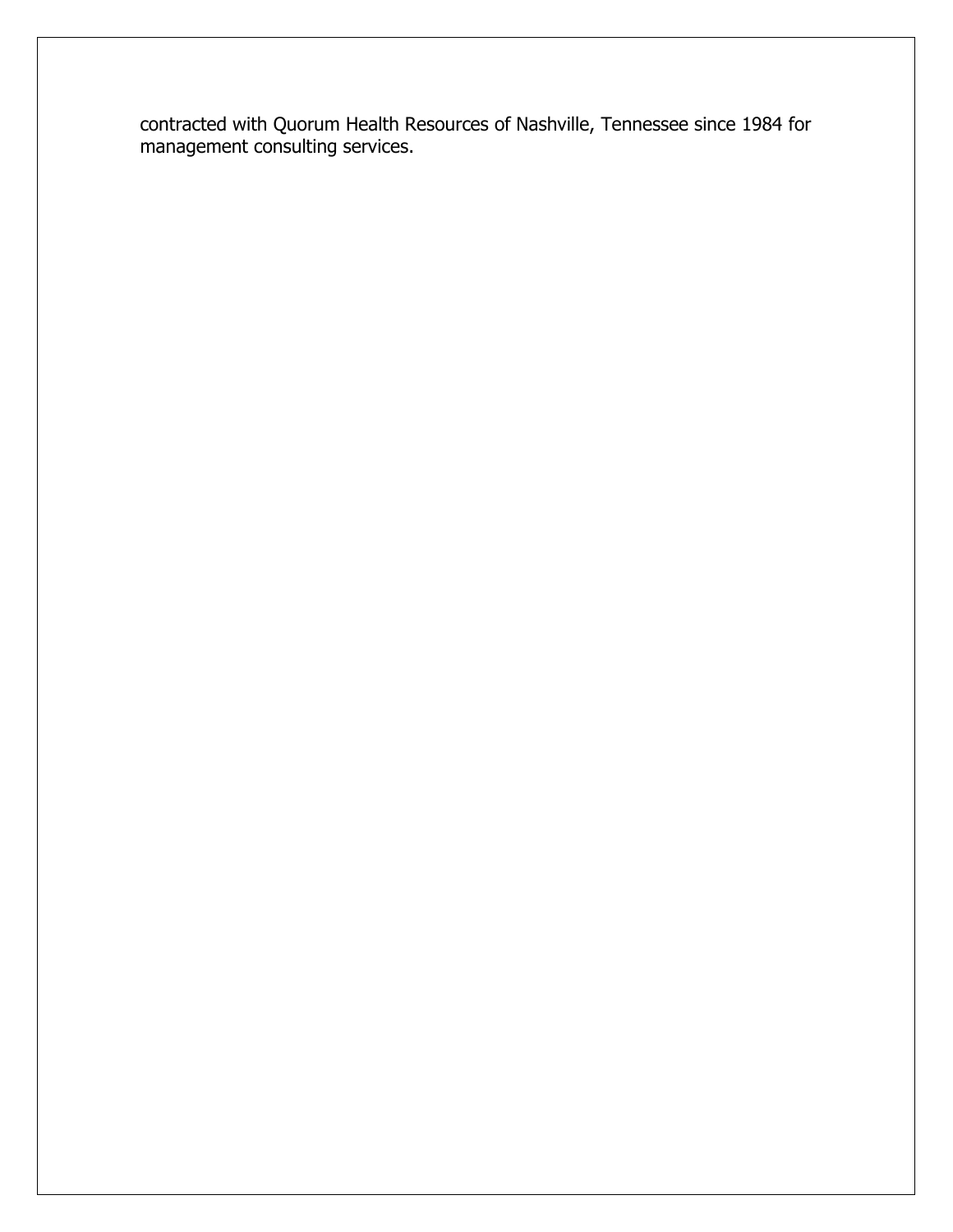# **Community Description**

### **Service Area**

Ohio County Hospital delivers comprehensive healthcare to the residents of Beaver Dam, Centertown, Cromwell, Dundee, Fordsville, Hartford, Horse Branch, McHenry, Olaton, Rockport and Rosine. While Ohio County Hospital values the patients we serve from outlaying communities, for purposes of the Community Health Needs Assessment, Ohio County Hospital defines its community as the above listed cities. Historically, 94% of all Medicare inpatient admissions are generated from the Ohio County area.

Add Map and Hospital Admission Utilization data by zip

### **Geography**

Located in the central portion of Western Kentucky, Ohio County is, in terms of land area (596 sq-miles), the  $5<sup>th</sup>$  largest county in the state. It is traversed east to west by the Wendell Ford Parkway and north to south by the William Natcher Parkway, and the Green River comprises most of the southern and western borders.

### **Demographics**

### **Total Population**

|                      | 2008    | 2009    | 2010    | 2011    | 2012    |
|----------------------|---------|---------|---------|---------|---------|
| Labor Market<br>Area | 352,510 | 355,119 | 363,767 | 366,199 | 368,108 |
| Ohio County          | 23,679  | 23,534  | 23,851  | 24,034  | 24,075  |
| Beaver Dam           | 3,133   | N/A     | N/A     | N/A     | N/A     |
| Hartford             | 2,666   | 2,628   | N/A     | N/A     | N/A     |

Source: U.S. Department of Commerce, Bureau of the Census, Annual Estimates.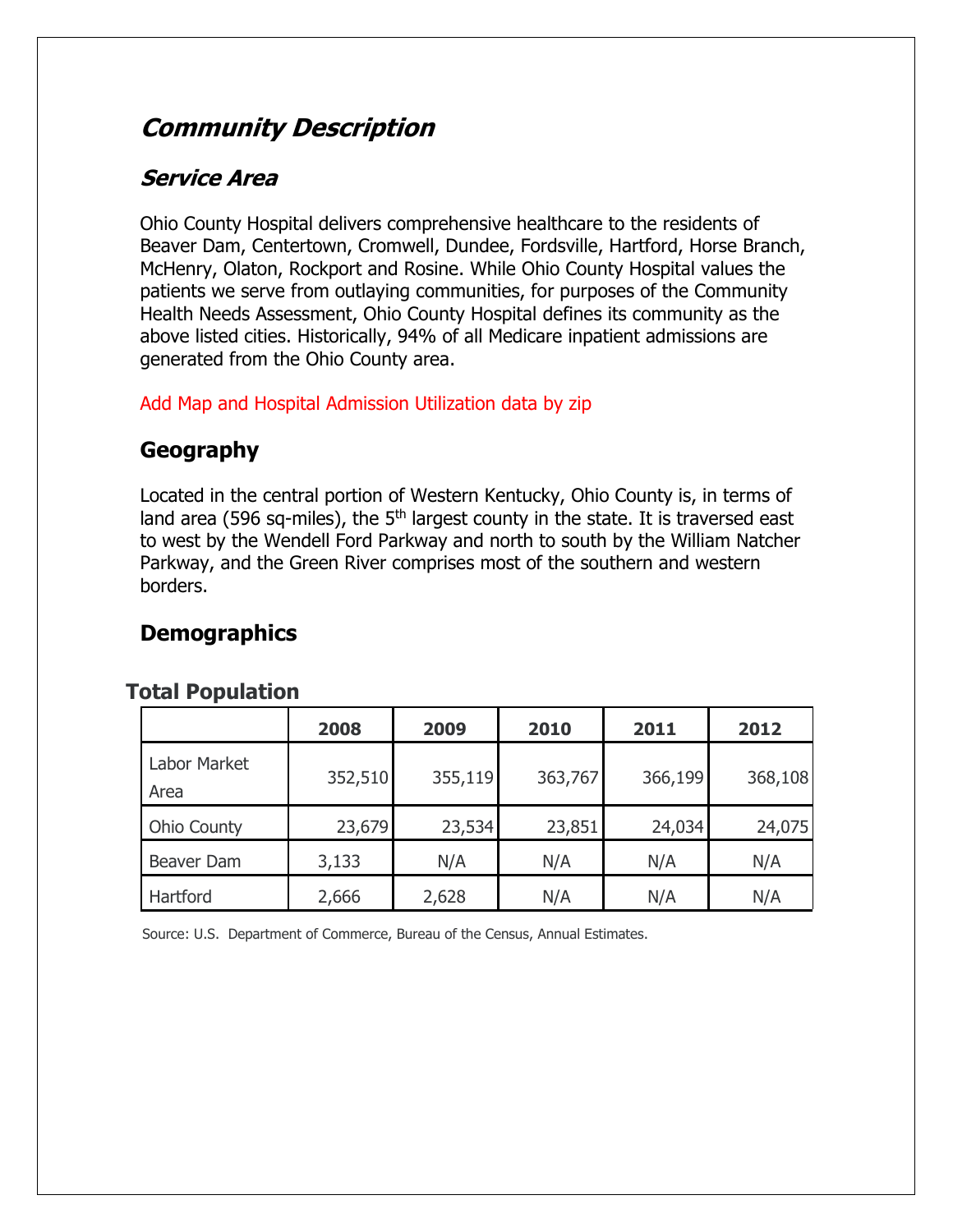|              | <b>Ohio County</b> |                | <b>Labor Market Area</b> |                |
|--------------|--------------------|----------------|--------------------------|----------------|
|              | <b>Number</b>      | <b>Percent</b> | <b>Number</b>            | <b>Percent</b> |
| Under 16     | 5,066              | 21.5           | 74,547                   | 21.0           |
| $16 - 24$    | 2,497              | 10.6           | 48,376                   | 13.6           |
| 25-44        | 5,922              | 25.2           | 88,935                   | 25.0           |
| 45-64        | 6,435              | 27.3           | 94,261                   | 26.5           |
| 65-84        | 3,107              | 13.2           | 42,567                   | 12.0           |
| 85 and older | 507                | 2.2            | 6,433                    | 1.8            |
| Median Age   | N/A                |                | N/A                      |                |

Source: U.S. Department of Commerce, Bureau of the Census.

# **Population by Race and Hispanic Origin, 2009**

|                                                | <b>Ohio County</b> |                | <b>Labor Market Area</b> |                |  |
|------------------------------------------------|--------------------|----------------|--------------------------|----------------|--|
|                                                | <b>Number</b>      | <b>Percent</b> | <b>Number</b>            | <b>Percent</b> |  |
| White                                          | 22,999             | 97.7           | 330,630                  | 93.1           |  |
| <b>Black</b>                                   | 258                | 1.1            | 17,415                   | 4.9            |  |
| Am. Indian &<br>Alaska Native                  | 49                 | 0.2            | 766                      | 0.2            |  |
| Asian                                          | 49                 | 0.2            | 2,404                    | 0.7            |  |
| Native Hawaiian<br>& other Pacific<br>Islander | 7                  | 0.0            | 173                      | 0.0            |  |
| Other/Multirace                                | 172                | 0.7            | 3,731                    | 1.1            |  |
| Hispanic Origin                                | 518                | 2.2            | 9,140                    | 2.6            |  |

Note: Hispanic is not a race category. A person can be white, black, etc. and be of hispanic origin.

Source: U.S. Department of Commerce, Bureau of the Census.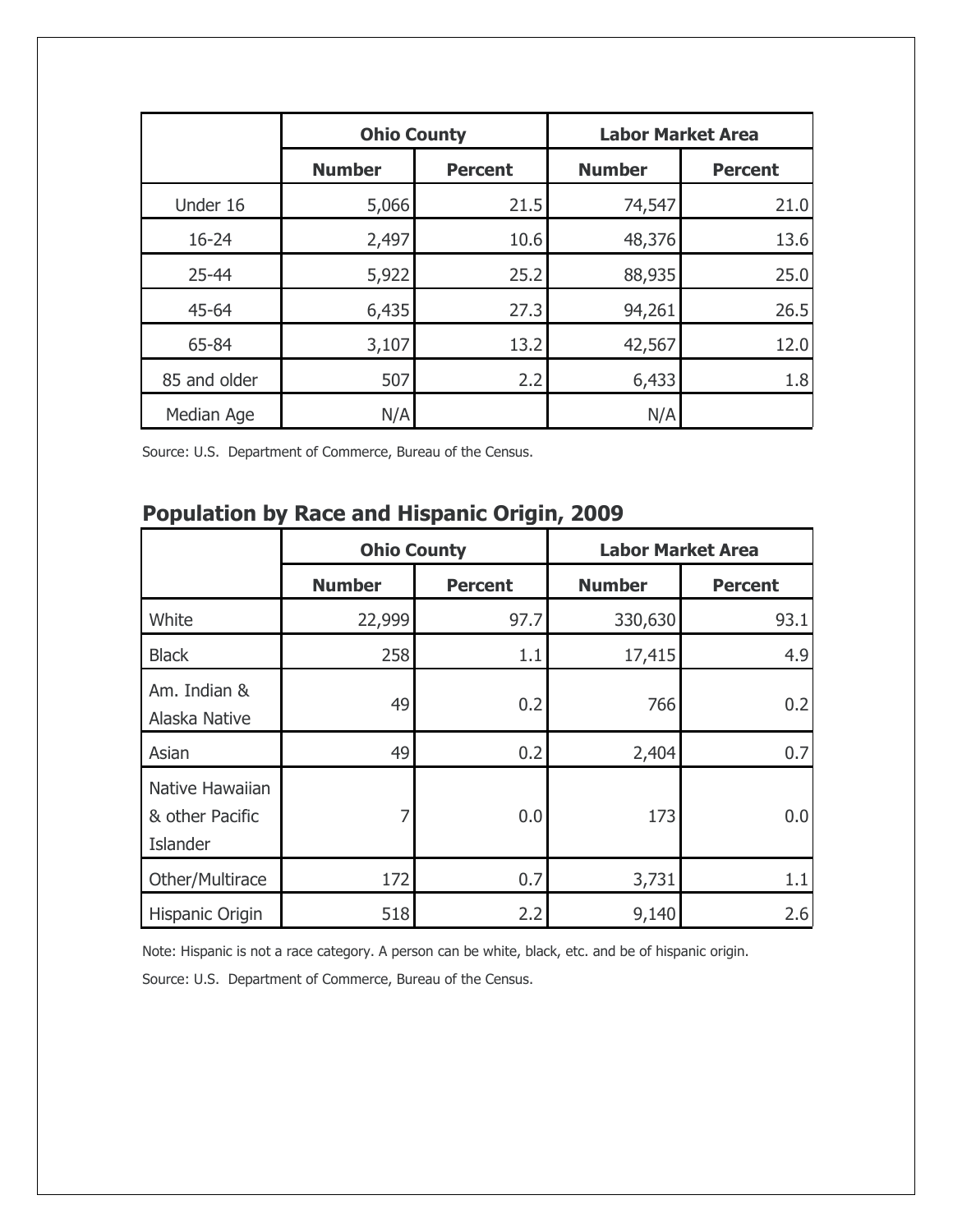### **Population Projections**

|                    | 2015   | 2020   | 2025   | 2030 |
|--------------------|--------|--------|--------|------|
| <b>Ohio County</b> | 24,870 | 25,542 | 26,161 | ገሬ   |

Source: Kentucky State Data Center, University of Louisville.

### **Personal Income**

|                         | 2005              | 2010              | <b>Pct. Change</b> |
|-------------------------|-------------------|-------------------|--------------------|
| <b>Ohio County</b>      | \$22,571          | \$28,467          | 26.1 %             |
| Kentucky                | \$28,486          | \$32,316          | 13.4 %             |
| U.S.                    | \$35,452          | \$39,937          | 12.7 %             |
| Labor Market Area Range | \$20,702-\$28,629 | \$24,385-\$33,813 |                    |

Source: U.S. Department of Commerce, Bureau of Economic Analysis.

### **Households**

|                    | 2005-2009         |                  | 2009                    |  |
|--------------------|-------------------|------------------|-------------------------|--|
|                    |                   | <b>Persons</b>   |                         |  |
|                    | <b>Number of</b>  | Per              | <b>Median Household</b> |  |
|                    | <b>Households</b> | <b>Household</b> | <b>Income</b>           |  |
| <b>Ohio County</b> | 9,057             | 2.59             | \$37,965                |  |

Source: U.S. Department of Commerce, Bureau of the Census. (Median Household Income)

Bureau of the Census, American Community Survey 5-year estimate (Number of Households, Persons Per Household).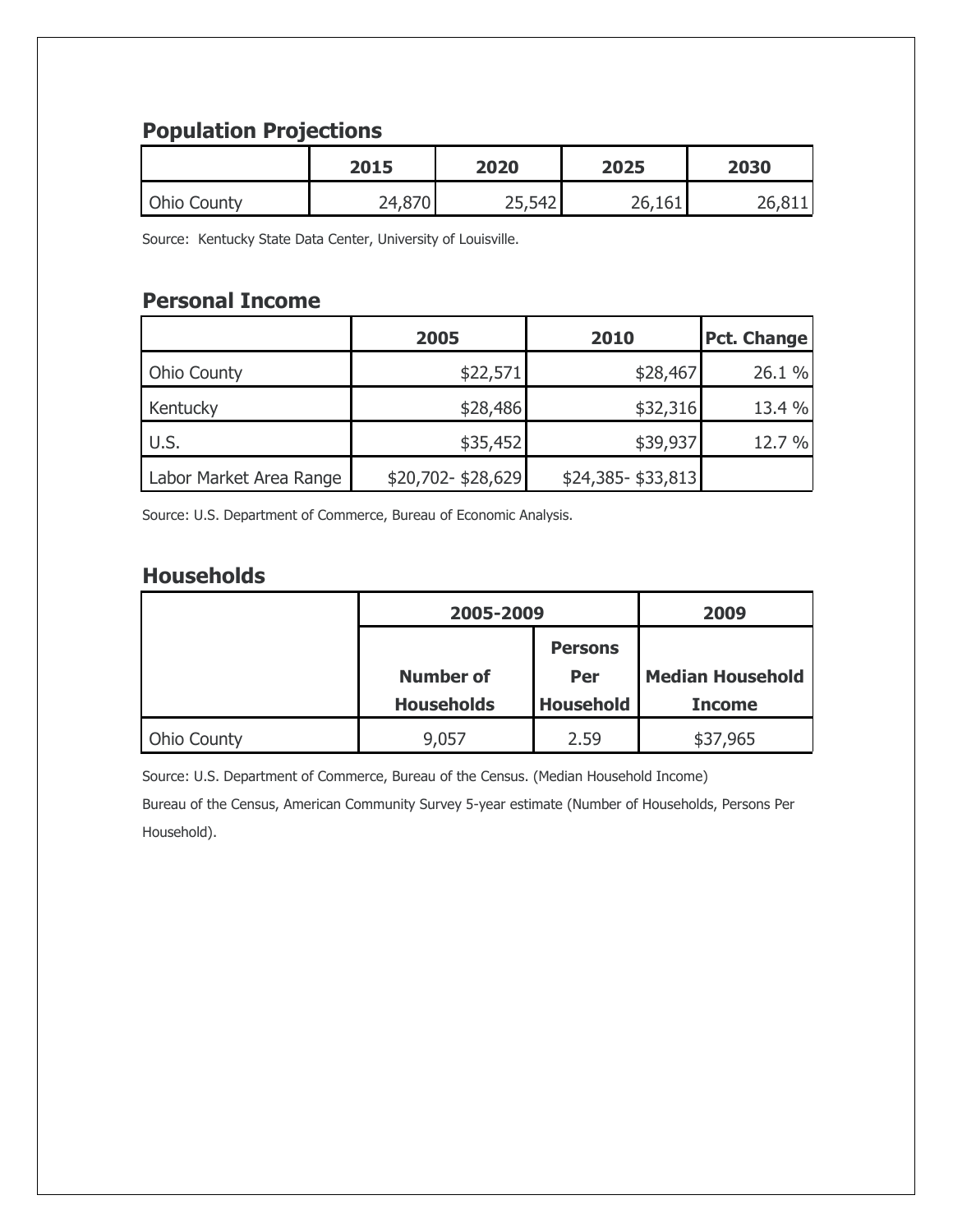### **The Assessment Process**

For the past several years, the Green River Regional Health Council (GRADD Health Council), a network of organizations and individuals committed to improving the health of the area, has worked on solutions to address a myriad of health related concerns in the region. GRADD Health Council, partially through a federally funded rural health network grant, established local health councils in each of the Region's rural counties, including Ohio County. The Ohio County Heath Coalition meets regularly to focus on substance abuse, maternal and child care health, and business/industrial wellness. Ohio County Hospital has been active in this Coalition since its inception.

In 2012, The Green River District Health Department (GRDHD), a member of the GRADD HC, agreed to provide leadership to bring about a more scientific approach to assessing the community needs of each of the seven counties in the District.

Using the MAPP process, GRDHD partnered with University of Kentucky's Appalachia Public Health Training Center to perform the assessment. In Ohio County, The MAPP process included the following key steps:

- Community partners were identified from the Ohio County Health Coalition, other health care agencies, local government, schools, businesses, civic organizations, and volunteers from the general public.
- Completed a search of existing health care-related information and data from public information sources;
- The partners met in an initial public health forum designed to review key health-related statistics for the County and to complete a Strengths, Weaknesses, Opportunities and Threats (SWOT) analysis for the County;
- Completed a paper survey, distributed in local health department clinics, and an on-line survey, in order to obtain wider input from individuals into the community's health needs.
- Held a second meeting of community partners to evaluate the SWOT analysis previously completed and to consider results from the completed surveys. This forum worked to identify and group similar health related concerns for the County as follows: 1) Improve community lifestyle choices; 2) Increase health care access; and 3) Reduce substance abuse. The Ohio County Health Coalition is determined to be the organization with prime responsibility for addressing these strategic health care initiatives on an on-going basis.
- A Green River Community Health Assessment Health Improvement Plan was developed for the region and each of the District's counties and was reviewed by the Ohio County Health Coalition and other community partners.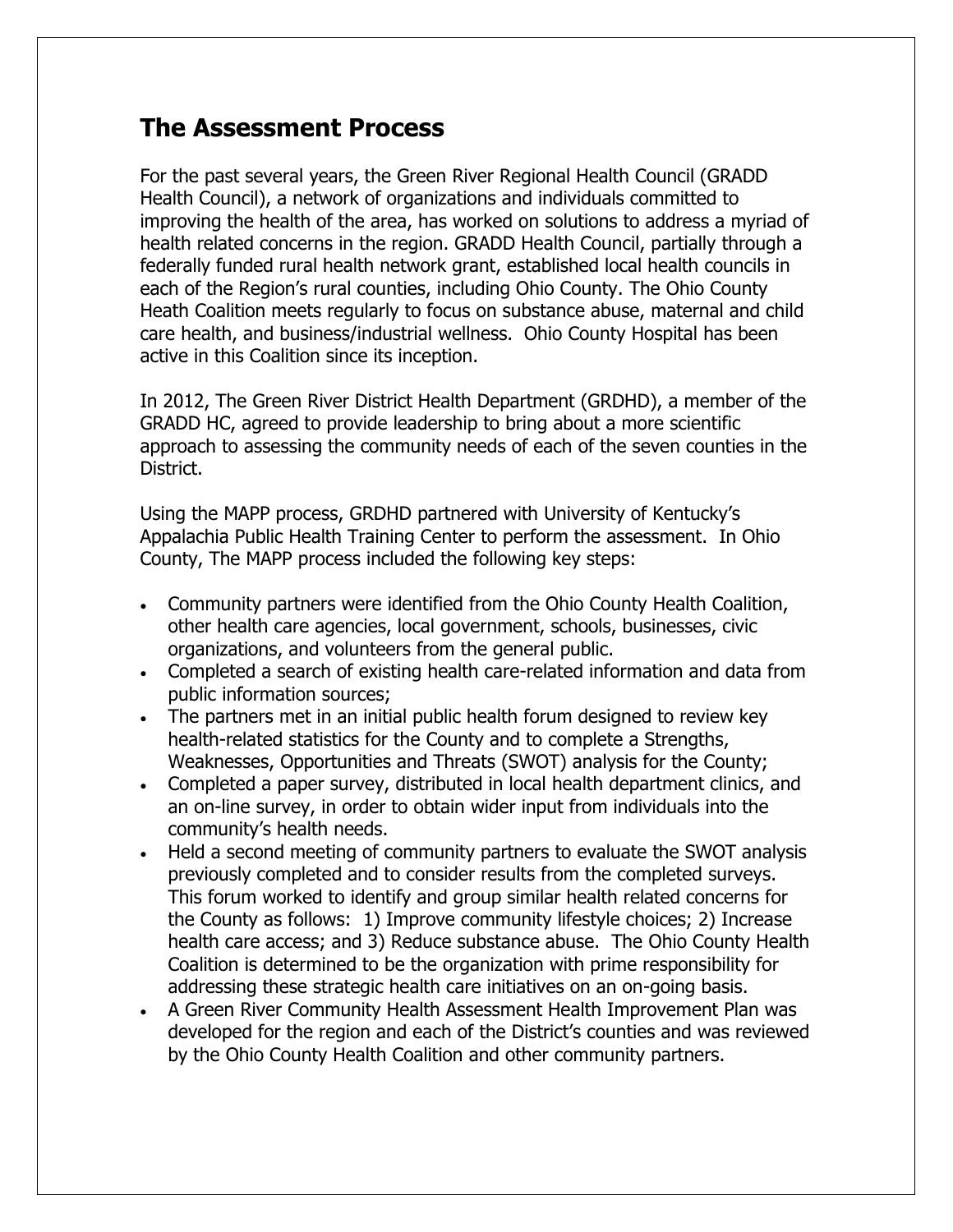In December 2012, the Ohio County Health Coalition met in a strategic planning retreat to review the three strategic initiatives obtained through the MAPP process. The Coalition began to identify action plans to focus coalition member's efforts. Furthermore, specific measures are being identified to track progress. The Coalition will continue to meet regularly to further develop and resolve these matters.

Ohio County Hospital used the information collected from the MAPPS survey process to determine which health needs could be impacted by collaboration between our facility and the Ohio County Health Coalition. It was determined that Ohio County Hospital had the resources and ability to impact the following health needs: improving community lifestyle choices, increase access to healthcare and reduce substance abuse. These key health-care issues aligned with the mission and priorities of Ohio County Hospital and were incorporated into the 2013 Strategic Plan.

Ohio County Hospital recognizes the selected list of health issues does not represent the entirety of health priorities and needs in our community. Ohio County Hospital will continue to actively participate in programs and efforts sponsored by GRADD Health Council and Ohio County Health Coalition to improve the health of the community. Ohio County Hospital will also continue to support the Ohio County Health Coalition efforts by providing leadership oversight, monetary support and attendance at monthly meetings by various Hospital personnel.

The Green River Health Assessment Community Plan and Ohio County Hospital's strategic implementation plan were submitted to the Hospital Trustee's for approval and then made widely available to the community via Hospital's website. Hard Copies of both documents are also available at the front desk of the hospital.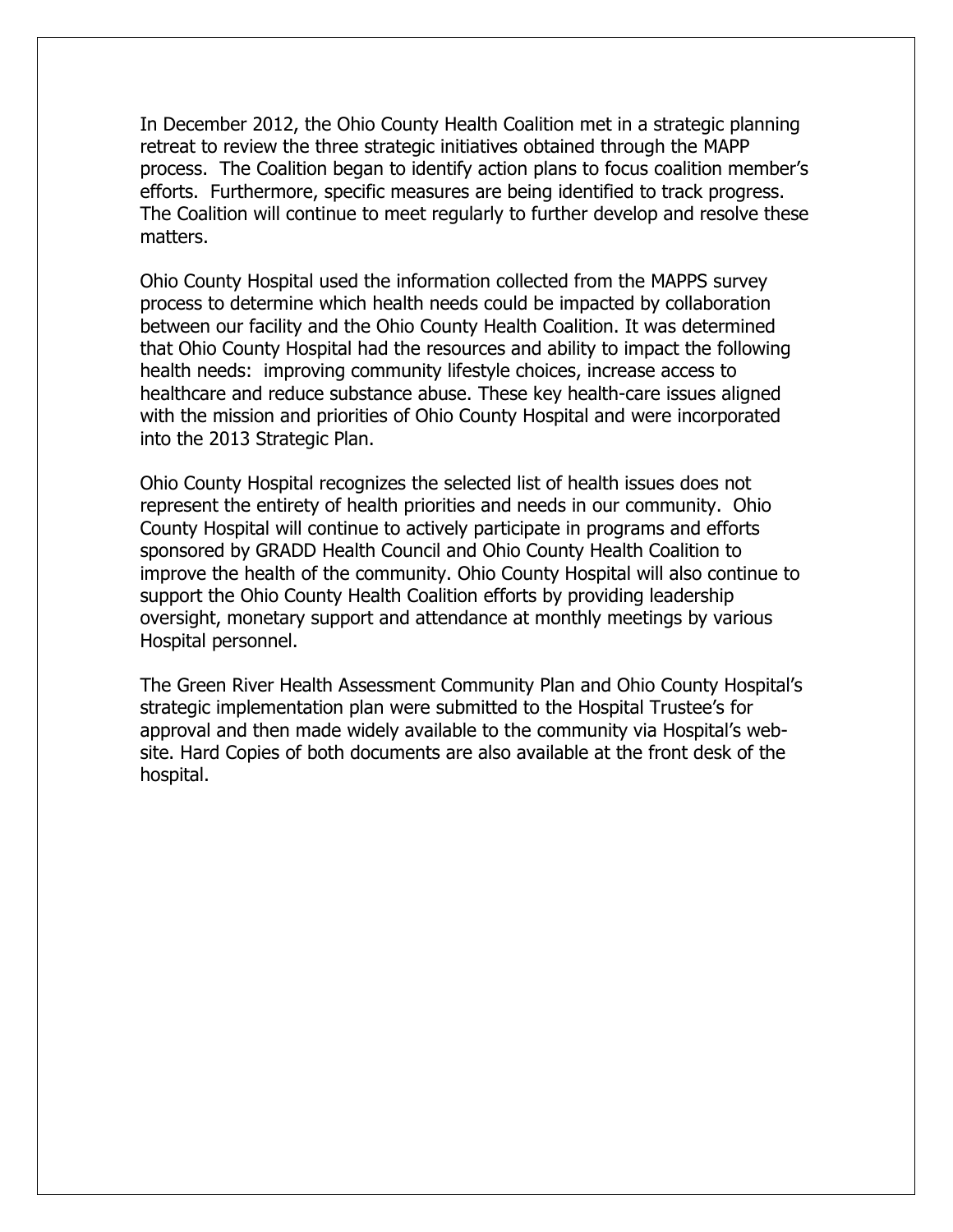# **The Ohio County Community Health Partners**

Audubon Area Child Care Resource & Referral Caretenders Home Health Green River District Health Department/Ohio County Health Center Kentucky Cancer Program King Drug Multicare of Ohio County OC Smoke Free Ohio County Board of Health Ohio County Family Care Ohio County Family Wellness Center Ohio County Fiscal Court Ohio County Hospital Ohio County Judge Executive Ohio County Public Schools Ohio County Senior Center Ohio County Specialty Care Owensboro Health Christian Care Home Health Rice's Pharmacy Together We Care West AHEC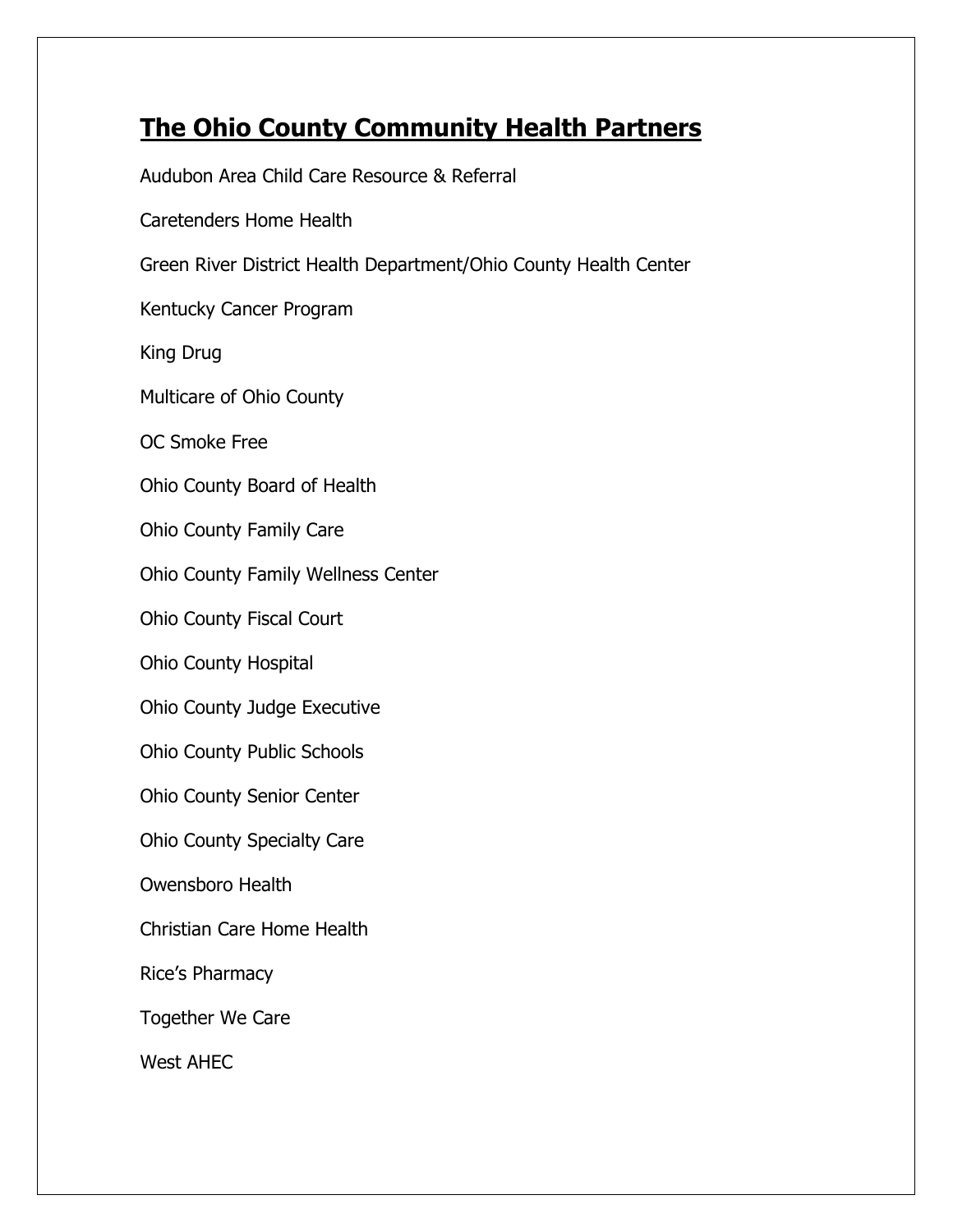# **Implementation Strategies For CHNA Health Needs**

#### **1. Improve Community Lifestyle Choice**

#### Identified Concerns:

Only 41% of adults surveyed by Kentucky Health Facts reported participating in physical activity or exercise in a one month time frame. Also listed as major concern was that 30% of adults in Ohio County had BMI's higher than 30, which impacts Ohio Countians chances to develop Diabetes. Other concerns noted in CHNA were the lack of participation /community apathy towards healthy lifestyle choices and preventive screenings.

#### **Ohio County Hospital will utilize the following services to respond to these needs:**

- OCH will offer a community-wide weight loss program lead by our team of registered dieticians and physical therapists. In addition, Ohio County Hospital will partner with other Health Coalition members, such as the Ohio County Family Wellness Center, to offer additional weight-loss classes through-out the community.
- OCH will continue to develop the Hospital's Health Improvement Program, which offers access to primary care services, preventive screenings, nutritional and physical activity counseling, smoking cessation assistance, as well as subsidized memberships into local fitness facilities to the uninsured and/or under-insured members of our community.
- OCH will coordinate two 5K walk/runs for the community, as well as provide sponsorship to other walk/runs in the area.
- OCH will provide its patients and the community with education related to the health risks associated with obesity, as well as including a BMI calculator on its web-site, and it will provide BMI screenings at community health events.
- OCH will host educational activities focused on improving the health of the community such as Go Red Heart Health Lunch and Learn, Go Blue Colon Cancer Awareness events, Go Pink Breast Health Events, Longest Day of Play, and Healthy Eating Food demonstrations.
- OCH will focus on educating the community on preventive health care screenings such as Mammograms, DEXA, Colonoscopies, and PSAT, etc.
- OCH has purchased a new digital Mammography Unit, as well as digital DEXA machine, to provide state-of-the-art diagnostic testing in the area of preventive screen.
- Ohio County Hospital will also continue to support the Ohio County Health Coalition efforts by providing leadership oversight, monetary support, and attendance at monthly meetings by various Hospital personnel.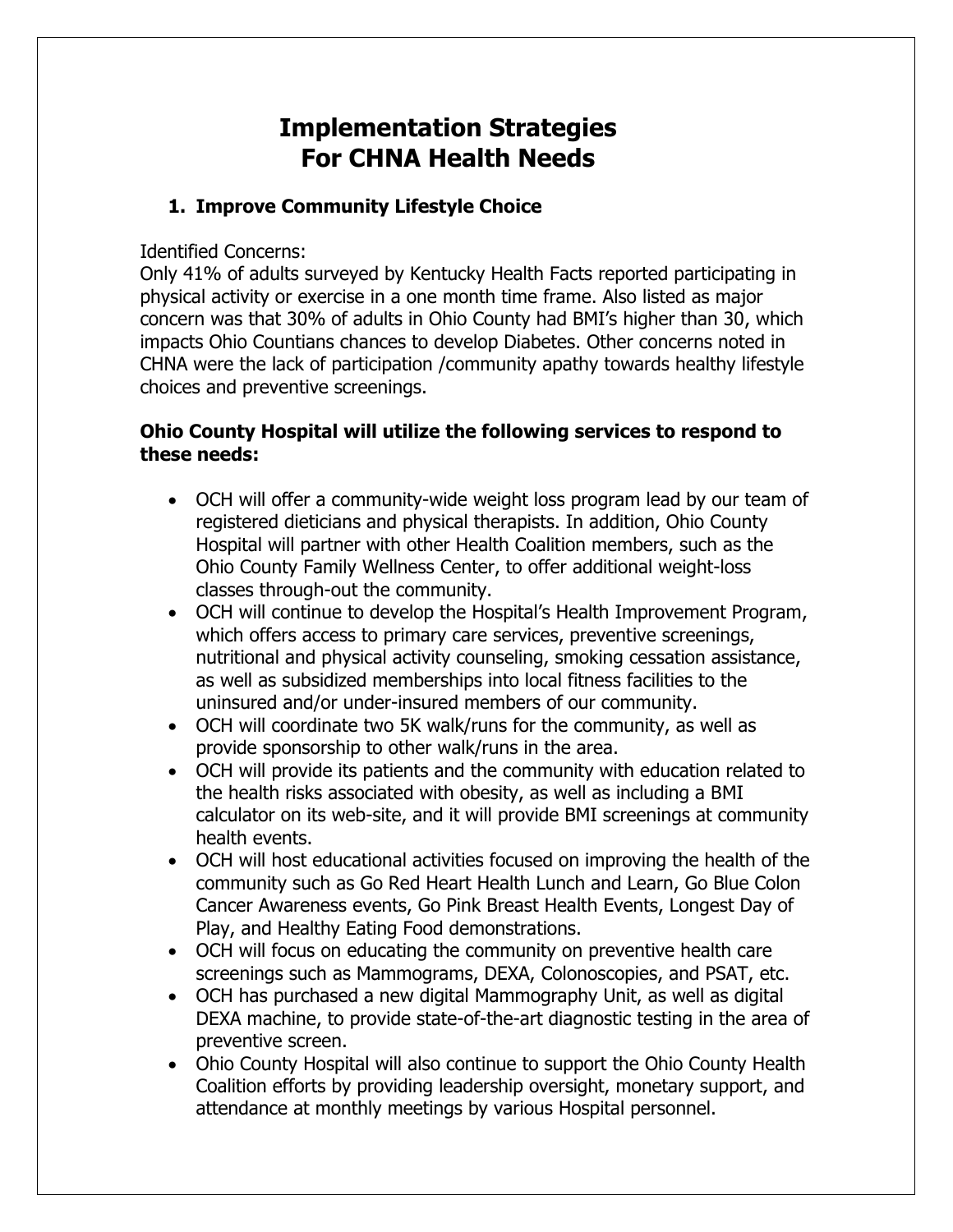#### **2. Increase Health Care Access**

#### Identified Concerns:

17% of adults reported there was a time in the past year when they needed to see a doctor but did not because of the fee (Kentucky Health Facts). 19% of population age 18-64 is not covered by private or public health insurance (Kentucky Health Facts). 18% of adults do not report that there is one provider they think of as their own healthcare provider/doctor (Kentucky Health Facts). Other concerns noted in CHNA were the shortage of primary care providers and lack of mental healthcare services.

#### **Ohio County Hospital considers this a high-priority need and will take lead role in addressing this concern for the community by utilizing the following services:**

- OCH, in partnership with Quorum Health Resources, has developed a long-range medical staff development plan which has identified the immediate need to recruit an additional 4.5 primary care providers from one of the following specialties: family medicine, internal medicine, med/peds, emergency medicine, nurse practitioners, and/or physician assistant. Long range succession goals include the recruitment of a general surgeon, as well as expansion of orthopedic services.
- OCH has allocated the needed resources for recruitment and employment of additional providers.
- OCH will continue to develop the "Bring the Best Back Home" program which provides mentorships, internships, preceptorships, and clinical rotation sites for students interested in pursuing a career in healthcare to help meet the long range recruitment needs of our organization.
- OCH has invested several million dollars in construction of primary care office space for current physicians, as well as to provide expansion opportunities for additional physicians as they are recruited. All medical offices are equipped with an electronic medical record system to provide continuity of patient care between all provider offices.
- OCH will promote utilization of QuickCare Clinic instead of costly ER visits when appropriate. Staff of primary care offices will identify repeat Quick Care patients with chronic illnesses, who do not have an established medical home, and help to facilitate an appointment with an Ohio County Family Care provider.
- OCH will continue to develop the Hospital's Health Improvement Program which offers access to primary care services, preventive screenings, nutritional and physical activity counseling, smoking cessation assistance, as well as subsidized memberships into local fitness facilities to the uninsured and/or under-insured members of our community.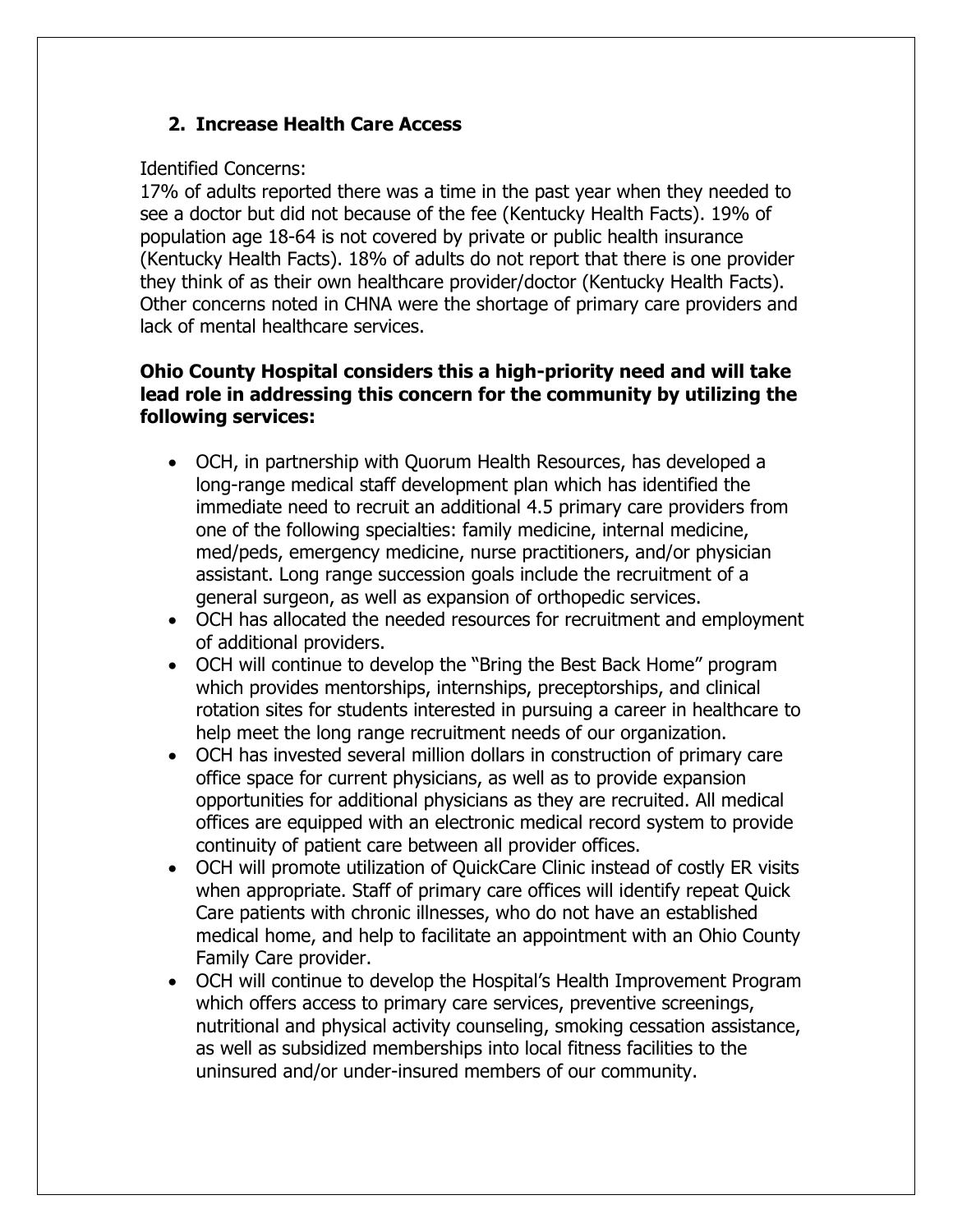- OCH operates a 24-hour emergency room which provides access to physician care.
- OCH is a not for profit, 501c3 organization that treats all patients, regardless of their ability to pay.
- OCH provides an on-site Medicaid qualifying assistance for all eligible patients.
- OCH has developed a Charity Care Policy to provide financial assistance to patients who are unable to qualify for public assistance.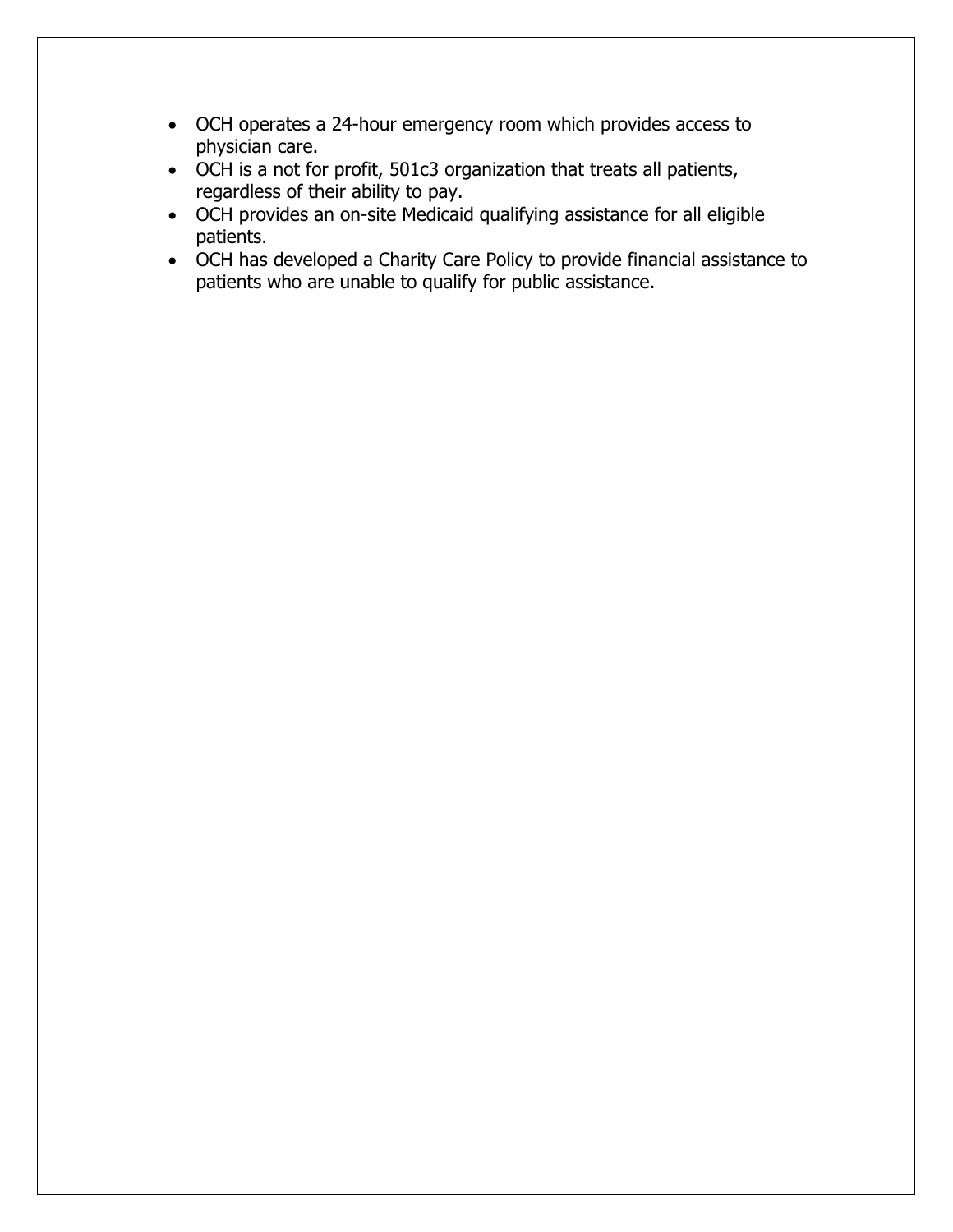#### **3. Reduce Substance Abuse**

Identified Concerns:

34% of adults reported smoking on a regular basis (Kentucky Health Facts)

25% of High School students report smoking on a regular basis (Kentucky Health Facts). Ohio County ranks signicantly higher in the number of Drug Arrests per 100,000 population  $-1,685$  verses state average of  $1,116$  - as reported to Kentucky State Police (Kentucky Health Facts). Other concerns noted in CHNA were abuse of prescription drugs. Group discussion from surveyed participants focused on providing support for a smoke free community-wide ordinance.

#### **Ohio County Hospital will utilize the following services to respond to these needs:**

- OCH and all associated provider offices have been designated as smokefree facilities for patients, family, and staff.
- OCH provides the meeting place, trained facilitator, and supplies for Cooper-Clayton Smoking Cessation course offered free to community several times per year.
- OCH works in conjunction with community partners for implementation of smoke free environments throughout the community.
- OCH maintains a dialogue with local and state level officials regarding the health benefits of adopting a community-wide smoke free ordinance.
- OCH and associated provider offices follow a controlled substance prescription policy which includes routine drug testing to assure proper utilization of narcotic substances, as well as a referral system to steer patients to pain management facilities or other treatment options as deemed medically necessary.
- OCH utilizes the state KASPER report system to assist in monitoring controlled substance prescription drug use by patients.
- OCH staff provides instructions regarding prescribed medications and their proper use for all patients upon discharge from the hospital.
- OCH will continue to develop partnerships with others for treating patients with substance abuse issues.
- Ohio County Hospital will also continue to support the Ohio County Health Coalition's efforts by providing leadership oversight, monetary support, and attendance at monthly meetings by various Hospital personnel.